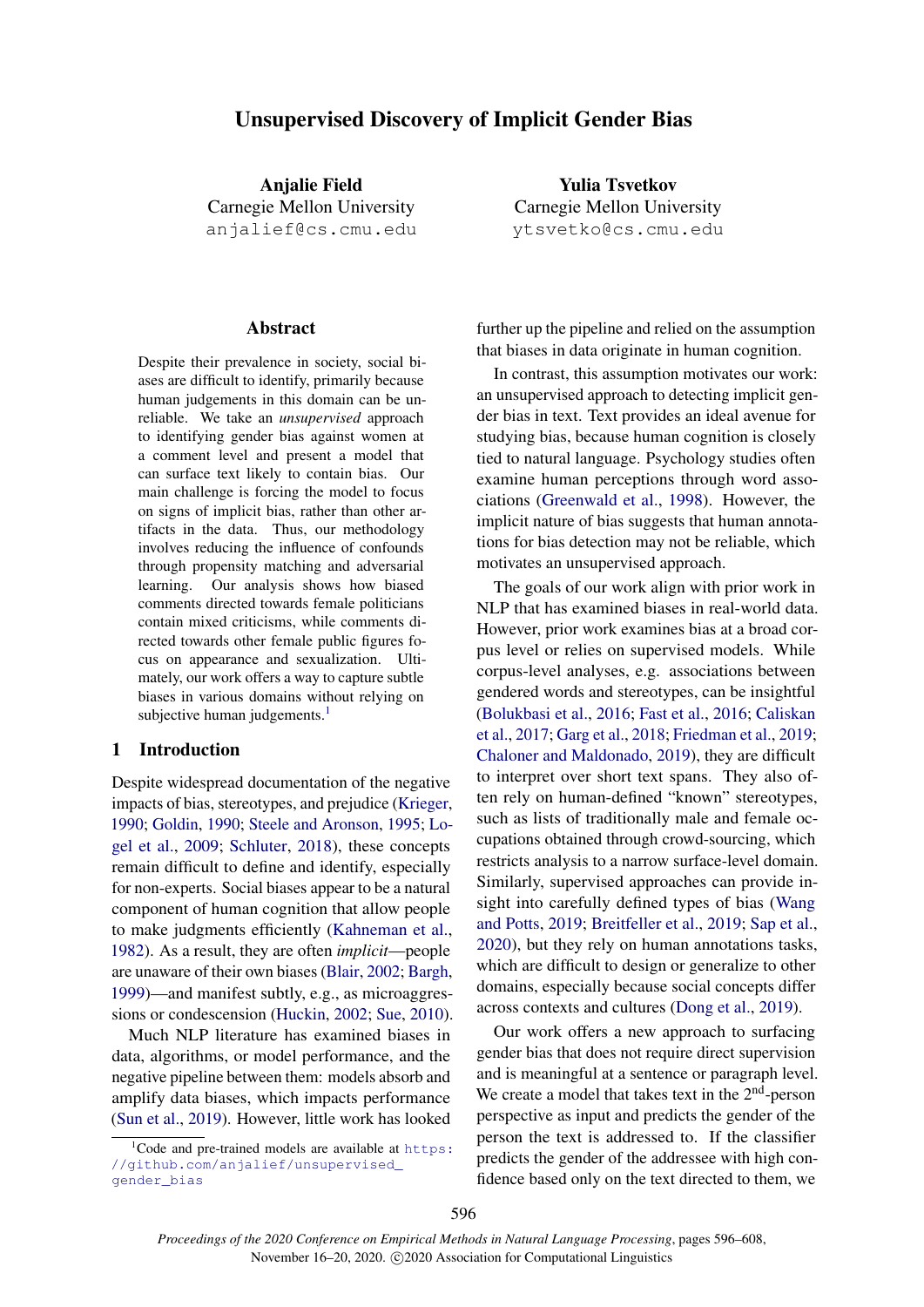<span id="page-1-1"></span>

Figure 1: We train a classifier to predict the gender (W GEN) of the person that text is addressed to (COM TXT), while demoting features that are predictive of gender but not predictive of bias. Posts with similar content are matched through propensity scores; unmatched posts are discarded. Latent traits of the addressee (e.g., nationality) are demoted through an adversarial objective. Overtly gendered language ("Bro") is substituted. Comments indicative of gender despite these restrictions are likely to contain bias.

hypothesize that the text is likely to contain bias. The main challenge is encouraging the model to focus on text features that are indicative of bias, rather than artifacts in data that correlate with the gender of the addressee but occur because of confounding variables (*confounds*). Thus, the core of our methodology focuses on reducing the influence of confounds. Our goal is not to improve accuracy of the gender-prediction task, but rather to validate that our methodology demotes confounds and surfaces comments likely to contain gender bias.

In §[2,](#page-1-0) we define the problem and intuition behind our approach. We describe our methods for confound demotion in §[3,](#page-2-0) and we evaluate them in §[5.](#page-4-0) Our evaluation involves examining how confound control affects performance on in-domain and out-of-domain classification tasks, including detection of gender-based microaggressions. Our results suggest that our model successfully identifies text likely to contain bias against women, allowing us to analyze how this bias differs across domains  $(\S6)$  $(\S6)$ . To the best of our knowledge, this is the first work that aims to analyze bias in short text spans by learning implicit associations from data sets.

# <span id="page-1-0"></span>2 Problem Formulation

Our primary task is to detect gender bias in a communicative domain, specifically in texts targeting an addressee (i.e.,  $2<sup>nd</sup>$ -person) without relying on explicit bias annotations. Our goals align with a causality framework in that we seek to identify content that occurs because of the gender of the addressee rather than other factors. We can define a

# counterfactual: *Would the addressee have received different text if their gender were different?*

While our framework is broadly applicable, in order to define consistent notation, we consider a setup where our primary text is a comment written in reply to text written by someone else. This includes domains like replies on social media posts, or comments on newspaper articles, and can be generalized other media, e.g., comments on YouTube videos. We identify the following variables:

- OW: "Original Writer", the person who wrote the original text, e.g., the addressee
- **O\_TXT:** content of the original text
- W\_GEN: the gender  $(M, F)$  of OW. We use a binary variable because all of the individuals in our corpus identify as men or women, but our methodology is generalizeable and can be used to examine bias against other genders.
- W\_TRAITS: any traits of OW other than gender, e.g., social role, age, nationality.
- COM\_TXT: comments replying to O\_TXT

Our goal is to detect bias in COM TXT values that occurs because of W GEN. A naive approach would train a classifier to predict W\_GEN from COM\_TXT and assume that any COM\_TXT values for which the classifier correctly predicts W GEN with high confidence contain bias. However, COM TXT may contain features that are predictive of W\_GEN but are not indicative of bias.

For example, in Figure [1,](#page-1-1) when the comment "UR hot!" (COM\_TXT) is addressed to someone who said "I love tennis!" (O\_TXT), it is an objectification and unsolicited reference to appearance, which could indicate bias. However, when it is addressed to someone who said "Do I look ok?", it is likely not indicative of bias. If women ask "Do I look ok?" more frequently than men, this naive classifier would identify "UR hot!" is likely addressed towards a woman and identify it as biased. However, we only want the model to learn that references to appearance are indicative of gender if they occur in unsolicited contexts. Thus our model needs to account for the effects of O TXT: Because of correlations between W GEN and O\_TXT, COM\_TXT values may contain features that are *predictive* of W GEN, but are *caused* by O TXT, rather than by W GEN. We face a similar problem with W TRAITS. From the synthetic example in Figure [1,](#page-1-1) if our data set contains more men from Canada than women, the model might learn that references to Canada indicate  $W_{\text{-}GEN} = M$ .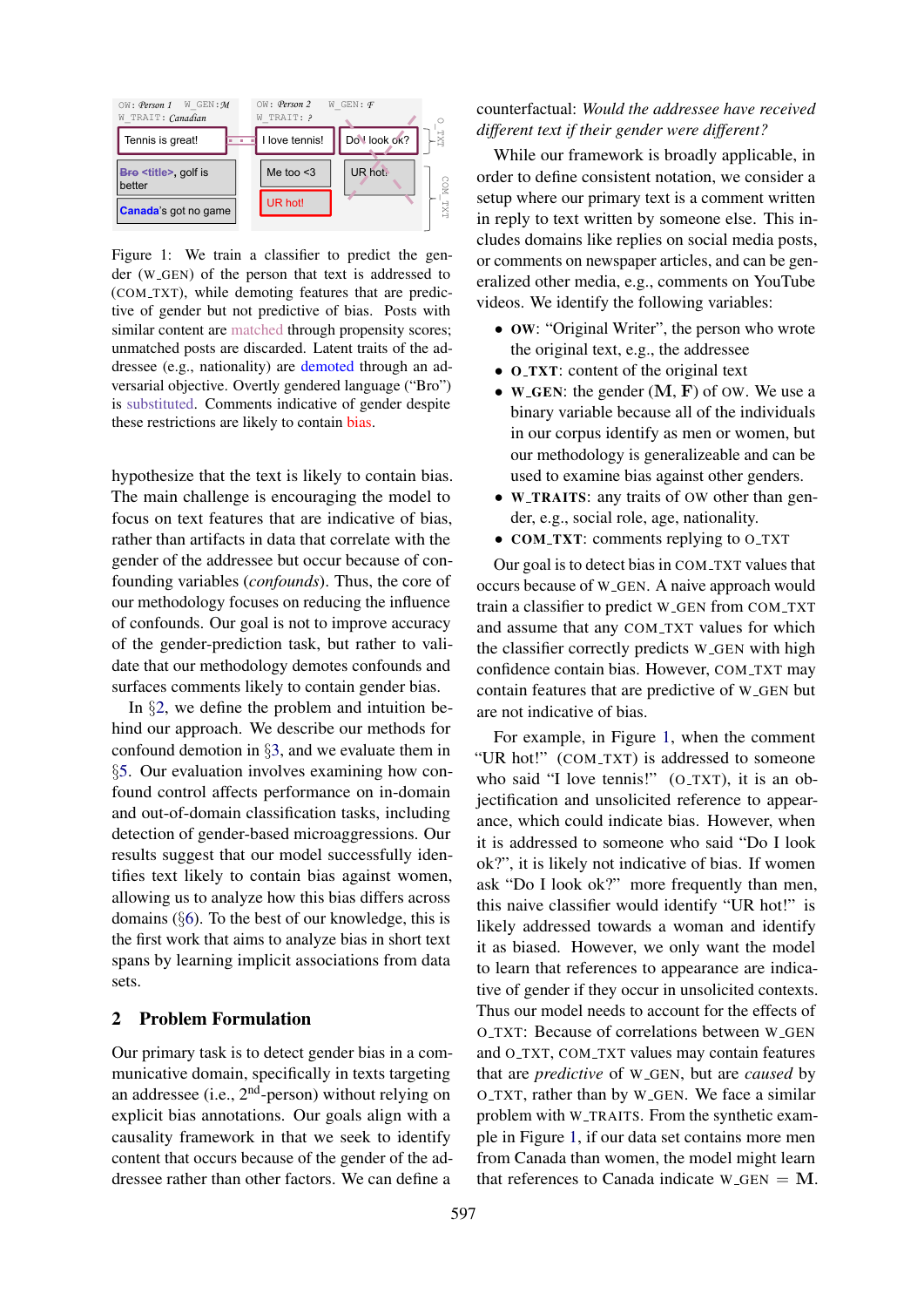We provide additional empirical examples in §[4.](#page-3-0)

We refer to factors that might influence COM TXT as *confounding variables* and the artifacts that they produce in COM TXT as *confounds*. We distinguish two types: *observed* and *latent*. Latent confounding variables cannot be controlled if they are entirely unknown; instead, we assume there are observed signals that can be used to infer them, but the values themselves are difficult to explicitly enumerate. In addition to confounds introduced by O\_TXT and W\_TRAITS, COM\_TXT may also contain overt signals, e.g. titles like "Ma'am" or "Sir", that are predictive of gender, but not indicative of bias. We thus identify 3 factors to account for: O\_TXT, W\_TRAITS, and overt signals.

### <span id="page-2-0"></span>3 Methodology

Our overall methodology centers on creating a classifier that predicts gender of the addressee while controlling for the effects of observed confounding variables (O TXT), latent confounding variables (W TRAITS), and overt signals. The input to the prediction model is COM\_TXT, while the output is W GEN, and we aim to identify bias in COM TXT.

# 3.1 Controlling Observed Confounding Variables through Propensity Matching

Our primary method for controlling for O\_TXT is *propensity matching*. Propensity matching was developed to replicate the conditions of randomized trials in causal inference studies [\(Rosenbaum](#page-10-7) [and Rubin,](#page-10-7) [1983,](#page-10-7) [1985\)](#page-10-8). In this step, we discard any COM TXT training samples whose associated O TXT is heavily affiliated with only one gender. In Figure [1,](#page-1-1) if we assume that only women post "Do I look ok?", we would discard all comments posted in reply to the O\_TXT "Do I look ok?". We ultimately seek to balance our data set, so that the set of all COM\_TXT where  $W$ \_GEN = M has similar associated O\_TXT as the set of all COM\_TXT where  $W_{\text{GEN}} = \mathbf{F}$ . Thus, we match each O\_TXT where  $W_{\text{-}\text{GEN}} = \mathbf{F}$  with a similar O\_TXT where  $W_{\text{-}\text{GEN}} = M$  and discard all unmatched data.

Ideally, we would match O\_TXT values written by men with identical O\_TXT values written by women, but this is infeasible in practice. Instead, the key insight behind propensity matching is that it is sufficient to match data points based on the probability of the target variable, e.g., the probability that  $W_{\text{GEN}} = \mathbf{F}$  [\(Rosenbaum and Rubin,](#page-10-7) [1983,](#page-10-7) [1985\)](#page-10-8). Thus, the propensity score  $e_i$  for a COM\_TXT<sub>i</sub> is

defined as the probability that  $W_{\text{-GEN}} = F$ , given the confounding variable,  $O_T X T_i$ :

$$
e_i(\text{COM_TXT}_i) = P(\text{W_GEN}_i = \mathbf{F} | \text{O_TXT}_i)
$$

To balance our data set, we need to ensure that the set of COM\_TXT where  $W_GEN = M$  has a similar propensity score distribution as the set of COM\_TXT where  $W$ <sub>-GEN</sub> =  $\bf{F}$ . Because propensity scores are dependent on O\_TXT, all COM\_TXT replied to the same O\_TXT have the same propensity score. We can then equate  $e_i$ (COM\_TXT<sub>i</sub>) =  $e_i$ (O\_TXT<sub>i</sub>), and focus estimating O\_TXT scores.

Propensity scores can be estimated by using a classification model that is trained to predict the target attribute W\_GEN<sub>i</sub> = **F** from the observed confounding variable  $O_TXT_i$  [\(Westreich D,](#page-10-9) [2010;](#page-10-9) [Lee et al.,](#page-10-10) [2010\)](#page-10-10). We use a bidirectional LSTM encoder followed by two feedforward layers with a tanh activation function and a softmax in the final layer. Then, we use greedy matching to match each O\_TXT<sub>i</sub> where the true value of W\_GEN<sub>i</sub> is **F** with O\_TXT<sub>j</sub> where the true value of W\_GEN<sub>j</sub> is M and  $|e_i(0_T X T_i) - e_i(0_T X T_j)|$  is minimal [\(Gu](#page-9-15) [and Rosenbaum,](#page-9-15) [1993\)](#page-9-15).

We institute a threshold  $c$  [\(Stuart,](#page-10-11) [2010\)](#page-10-11), where we discard  $O_T X T_i$  if we cannot find a  $O_T X T_j$  such that  $|e_i(\text{O}_T \text{X} \text{T}_i) - e_j(\text{O}_T \text{X} \text{T}_j)| \leq c$ . Thus, for example, we would match a post written by a woman that is "stereotypically female" (e.g.,  $e_i$  is large) with a post written by a man that is also "stereotypically female" (e.g.,  $e_i$  is also large). In Figure [1,](#page-1-1) we match "Tennis is great" with "I love tennis", and we discard "Do I look ok?" as unable to be matched. However, using propensity matching rather than direct matching allows us to match O\_TXT values that are about different topics, as long as they are equally likely to have been written by a woman.

Finally, our actual model input consists of COM\_TXT, not of O\_TXT. Once we have matched pairs of O\_TXT values, we need to ensure that we have an equal number of COM\_TXT values for each O TXT in the pair in order to have a balanced data set. Then, for each matched  $[O_T X T_i, O_T X T_j]$ , we randomly downsample to have an equal number of COM\_TXT values for each O\_TXT in the pair. In this way, we balance the training set of COM TXT in terms of how predictive the confounding variable O TXT is of the target attribute W GEN.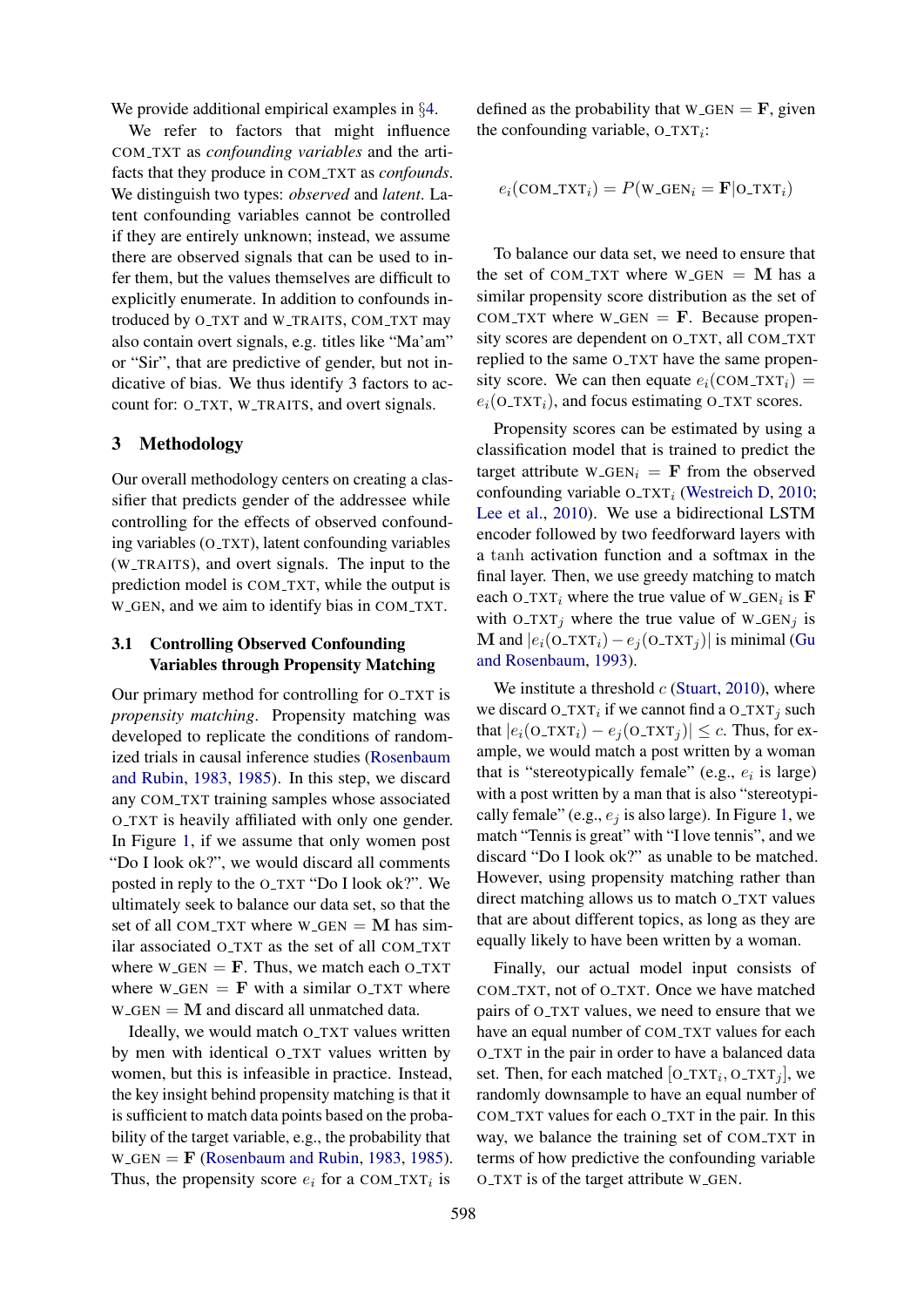# <span id="page-3-1"></span>3.2 Controlling Latent Confounding Variables through Adversarial Training

While propensity matching is a desirable way to control for confounding variables because of established literature, matching is only possible for observed variables [\(Gu and Rosenbaum,](#page-9-15) [1993;](#page-9-15) [Rosen](#page-10-12)[baum,](#page-10-12) [1988\)](#page-10-12). In our data, while O\_TXT is observed, W TRAITS is not possible to match on (further discussion in §[4\)](#page-3-0). Instead, we use an adversarial objective drawn from [Kumar et al.](#page-9-16) [\(2019\)](#page-9-16) to encourage the model to ignore W TRAITS.

Confound representation While we cannot explicitly enumerate W TRAITS, we know that they are associated with the identity of OW, and we can infer them from COM TXT addressed to OW. We use associations between OW and COM\_TXT to derive a feature vector for each COM\_TXT $_i$  that reflects  $W_TRAITS_i$ . The latent confounds to demote are represented as multinomial distributions, derived from log-odds scores [\(Monroe et al.,](#page-10-13) [2008\)](#page-10-13).

For each label  $OW = k$  and each word type  $w$  in all COM\_TXT, we calculate the log-odds score  $lo(w, k) \in \mathbf{R}$ , where higher scores indicate stronger associations between  $k$  and the word. In Figure [1,](#page-1-1)  $lo($ Canada, Person 1) would be high, as COM TXT values addressed to Person 1 often contain the word Canada. Then, following [Ku](#page-9-16)[mar et al.](#page-9-16) [\(2019\)](#page-9-16), we define a distribution: for all  $k \in \text{OW}$  and an input COM\_TXT<sub>i</sub>, =  $\langle w_1, \ldots, w_n \rangle$ :

$$
p(k|\text{COM_TXT}_i) \propto
$$
  

$$
p(k)p(\text{COM_TXT}_i|k) = p(k)\prod_{i=1}^n p(w_i|k)
$$

 $p(k)$  is estimated from the distribution of k in the training data, i.e., the proportion of COM TXT values addressed to  $ow = k$ .  $p(w_i|k)$  is proportional to  $\sigma(lo(w,k))$ , where we use the sigmoid function  $(\sigma)$  to map log-odds scores to the range [0,1] and then normalize them over the vocabulary to obtain valid probabilities. For each input  $COM_1 \r{TX}$ , we then obtain a vector whose elements are  $p(k|COM_TXT_i)$  and whose dimensionality is the number of OW individuals in the training set. We normalize these vectors to obtain multinomial probability distributions which reflect COM\_TXT $<sub>i</sub>$ 's association with each OW individual.</sub> Thus, when we demote this vector during training, we force the classifier to learn features that are indicative of the group W GEN and not features that are indicative of individual members of this group

(e.g., some group members are from Canada). We refer to the confound vector as  $t_i$ . Justification for the log-odds representation as opposed to alternatives is presented in [Kumar et al.](#page-9-16) [\(2019\)](#page-9-16).

Training Procedure Our goal is to obtain a model that can predict W\_GEN, but cannot predict the latent confounds represented by  $t_i$ . To achieve this, the model is trained in an alternate GAN-like procedure [\(Goodfellow et al.,](#page-9-17) [2014\)](#page-9-17).

First, the input  $x \in \text{COM_TXT}$  is encoded using an encoder neural network  $h(x; \theta_h)$  to obtain a hidden representation  $h<sub>x</sub>$ . This representation is then passed through two feedforward networks: (1)  $c(h(x); \theta_c)$  to predict the label  $y \in \{M, F\}$ ; and (2) an adversary network  $\text{adv}(h(x); \theta_a)$  to predict the vector representation of the latent confounds.

We train the encoder, so that  $h<sub>x</sub>$  does not contain any information predictive of the confound vector, but does contain information predictive of the target attribute. Thus our primary training objective is:

$$
\min_{c,h} \frac{1}{N} \sum_{i=1}^{N} \text{CE}(c(h_{x_i}), y_i) + \text{KL}(\text{adv}(h_{x_i}), \mathbb{U}_K)
$$

where U represents a uniform distribution, CE represents cross-entropy loss, and KL represents KLdivergence. We refer to [Kumar et al.](#page-9-16) [\(2019\)](#page-9-16) for the training procedure that alternates minimizing this objective and training the adversary.

#### 3.3 Overt Signals

Finally, we control for overt signals using word substitutions that replace gendered terms with more neutral language, for example woman  $\rightarrow$   $\langle$  person $\rangle$ and man  $\rightarrow$   $\langle$  person $\rangle$ . We create a 66-term list of substitutions from existing resources [\(Zhao et al.,](#page-10-14) [2018;](#page-10-14) [Bolukbasi et al.,](#page-9-7) [2016\)](#page-9-7) as well as our observations of the data. We also use substitutions to remove the names of addressees from comment, replacing OW's "Firstname" and "Lastname" with "(name)" in COM\_TXT. We do not attempt to identify nicknames, as the confound demotion method described in §[3.2](#page-3-1) should already mitigate the influence of individual names, and we perform the substitution as merely an extra precaution.

### <span id="page-3-0"></span>4 Experimental Setup

Our primary data is the Facebook subsection of the [RtGender](https://nlp.stanford.edu/robvoigt/rtgender/) corpus [\(Voigt et al.,](#page-10-15) [2018\)](#page-10-15). The data contains two subsections: *Politicians* (400K posts and 13.9M replies addressed to 412 then-current U.S.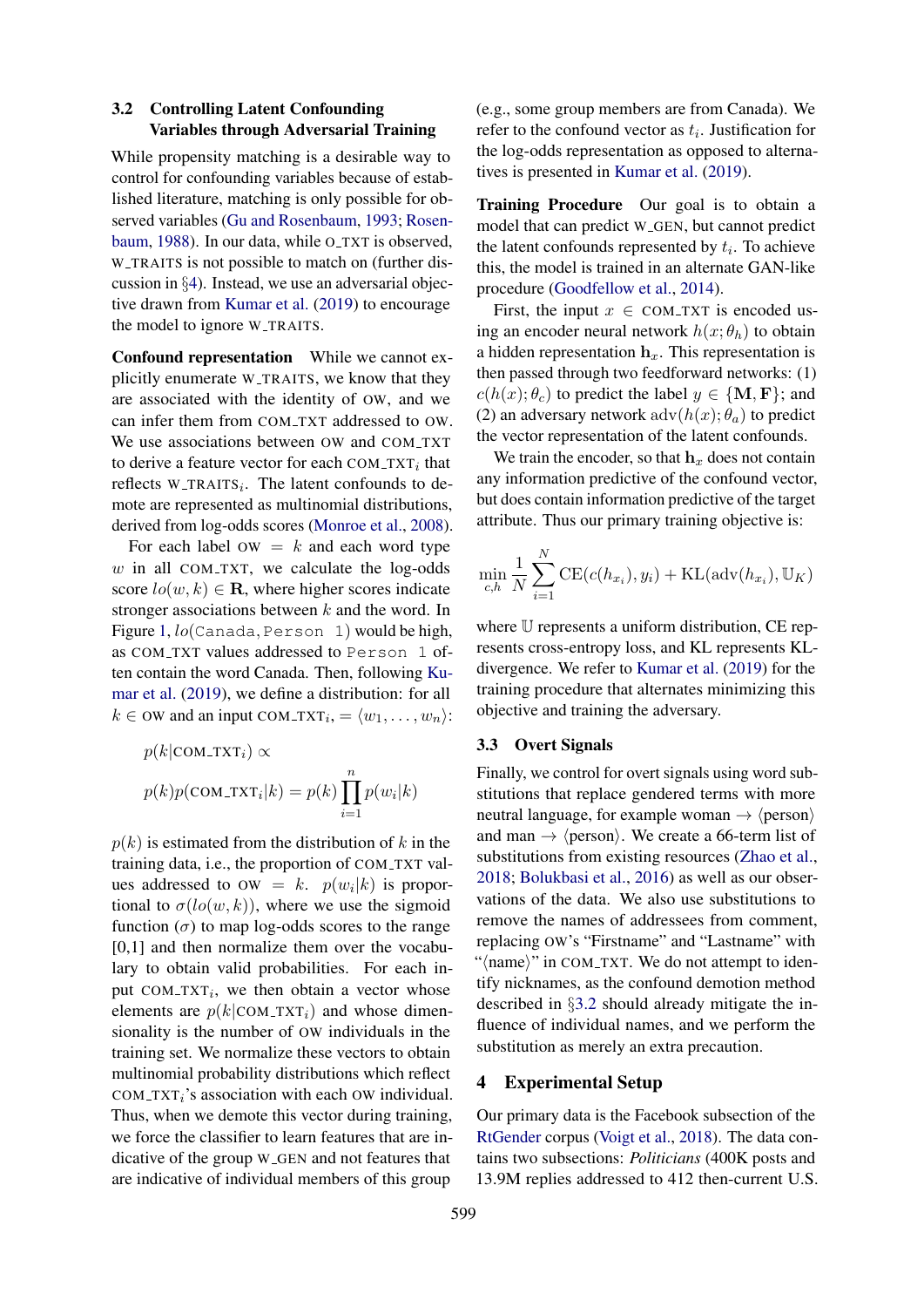members of Congress), and *Public Figures* (118K posts and 10.7M replies addressed to 105 famous people such as actresses and tennis players).

We can show that O\_TXT is a confounding variable by computing log-odds scores between the words in O\_TXT and W\_GEN [\(Monroe et al.,](#page-10-13) [2008\)](#page-10-13). In the Politicians data, the most female-associated words are *women*, *Congresswoman*, *sexual*, and *assault*. The most male-associated words are *Obamacare*, *Iran*, *EPA*, and *spending*. It is evident that male and female politicians post about different topics, e.g., female politicians likely post more about sexual assault. A naive model may predict that comments using sexual language are addressed towards women, but increased sexual language may occur because of O TXT, rather than gender bias.

A similar problem occurs with W TRAITS, e.g., the corpus has more comments addressed to female tennis players (9 players; 184K comments) than male players (1 player; 29K comments). The model can obtain high accuracy by predicting  $W_{\text{GEN}} = \mathbf{F}$  for COM\_TXT with the word "tennis". Unlike O\_TXT, which is observable from the data, we have no way of enumerating every possible value in W\_TRAITS. Even if we could enumerate them, we do not expect propensity matching over W TRAITS to work, because we cannot find reasonable matches, e.g., there is only one senior senator from Massachusetts. Additionally, W TRAITS can be as fine-grained as names: we cannot find a male senator whom commenters call "Liz Warren".

We divide each data set into train, dev, and test sets, enforcing no OW overlap between subsets. We perform propensity matching and derive the confound vectors to demote using only the training data. We apply word substitutions to all subsets.<sup>[2](#page-4-1)</sup>

### <span id="page-4-0"></span>5 Evaluation

We train our model to predict W\_GEN from COM TXT, employing propensity matching over O TXT, word substitutions over COM TXT, and W\_TRAITS demotion. We focus on evaluating how well our model controls for confounds and whether or not it captures gendered language. Successful demotion of confounds would suggest that our model learns to identify text indicative of gender bias.

Observed Confounding Variable Demotion In Figure [2,](#page-4-2) we show log-odds scores, measuring association between O\_TXT and W\_GEN in the train-

<span id="page-4-2"></span>

Figure 2: Log-odds scores for most polar words in Politicians (top) and Public Figures (bottom) data, with different matching methods. Propensity matching best reduces polarity.

ing set before and after propensity matching. For comparison, we also show scores for a randomly matched data set, in which we balance O TXT to have an equal proportion of  $F$  and  $M$  labels by random sampling (constructed to be the same size as the propensity matched set). In the Politicians and Public Figures data, propensity matching reduces the magnitude of the most polar words: logodds scores for the matched data are closer to zero than for the non-matched or randomly matched data.[3](#page-4-3) Further, propensity matching can even cause the polarity to change direction: words that were originally female-associated (e.g. "her") become slightly male-associated. These figures suggest that propensity matching effectively reduces the confounding influence of  $O_TXT$ .

Latent Confounding Variable Demotion We evaluate how well our model demotes the influence of latent confounding variables over the held-out test sets (Table [1\)](#page-5-1). We created data splits so that there is no overlap in OW values between the train and test sets. While there may still be overlap in some latent W\_TRAITS, we expect there to be less overlap in W TRAITS between the train and test set than within the train set. Thus, improved performance over the held-out test set would suggest that demotion effectively reduces the influence of the latent confounding variables—the model learns characteristics of comments addressed to women generally rather than characteristics specific to the

<span id="page-4-3"></span><sup>&</sup>lt;sup>3</sup>Polarities were reduced without producing new ones: in the Politicians data, the magnitude of the 2 most polar words decreased from -34.0 and 17.9 to -7.68 and 8.52, and in the Public Figures data, from -45.5 and 39.3 to -5.29 and 9.43.

<span id="page-4-1"></span><sup>&</sup>lt;sup>2</sup>We provide additional details in Appendix [A.](#page-11-0)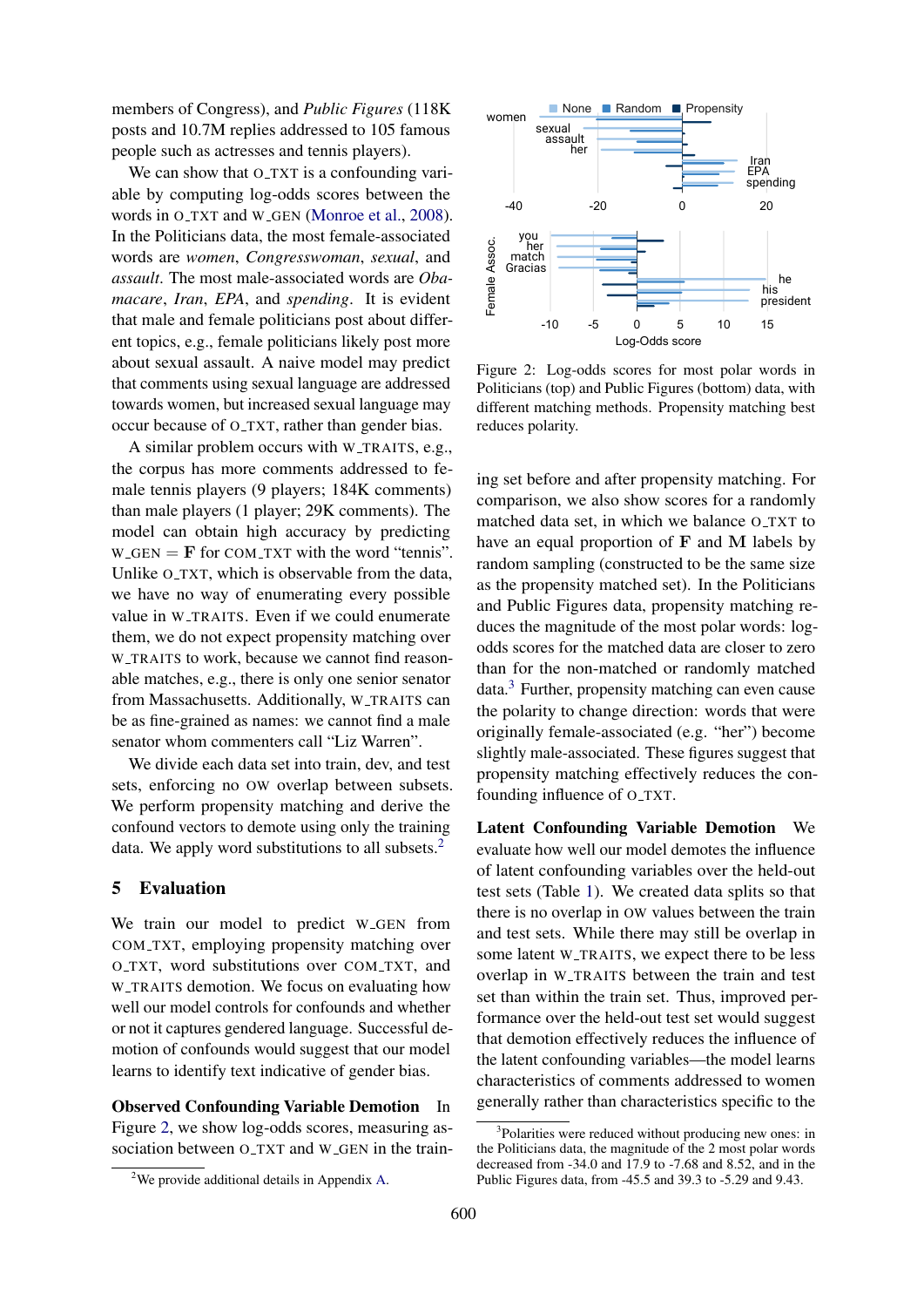<span id="page-5-1"></span>

|             | <b>Public Figs</b> |       | <b>Politicians</b> |      |
|-------------|--------------------|-------|--------------------|------|
|             | F1.                | Acc.  | F1                 | Acc. |
| base        | 74 9               | 63.8  | 23.2               | 73.2 |
| +demotion   | 76.1               | 65.1  | 174                | 77.1 |
| +match      | 65.4               | .56 O | 28.5               | 46.7 |
| +match+dem. | 68.2               | 59.7  | 28.8               | 514  |

Table 1: Evaluation over held-out test sets, where  $W_{\text{-}\text{GEN}} = \mathbf{F}$  is considered the positive class. Latent confound demotion improves performance.

individual people in the training set. We do not necessarily expect propensity matching to improve performance, as this method reduces the influence of confounding variables that have high overlap between the train and test sets.

Because the data set is imbalanced (the Politicians test set is 82%M and the Public Figures test set is 35.9%M), we report F1 and accuracy scores in Table [1,](#page-5-1) where  $W_{\text{GEN}} = \mathbf{F}$  is considered the positive class. As expected, models with demotion perform best on all metrics, with the exception of recall in the Politicians data. $4$  We note that in general lack of performance improvement on the test set does not necessarily mean the model is not working, and it could indicate that there is not biased language in the data set. However in this case, since we do observe biased comments in this data (e.g. Table [3\)](#page-7-0), and we do observe a performance increase, the performance increase suggests that confound demotion improves the model's ability to generalize beyond the individuals in the training set and capture characteristics of language addressed to women in general.

Detection of Sexist Comments Finally, we evaluate if our model captures gender-biased language by using it to identify gender-based microaggressions, i.e.,"you're too pretty to be a computer scientist!". This task is notoriously difficult because words like "pretty" often register as positive content [\(Breitfeller et al.,](#page-9-13) [2019;](#page-9-13) [Jurgens et al.,](#page-9-18) [2019\)](#page-9-18). Our goal is not to maximize accuracy over microaggression classification, but rather to assess whether or not our model has encoded any indicators of gender bias from the RtGender data set, which would be indicated by better than random performance.

We use a corpus of self-reported microaggres-sions.<sup>[5](#page-5-3)</sup> In the absence of negative examples that contain no microaggressions, we focus on distinguishing gender-tagged microaggressions (704 posts) from other forms of microaggressions, e.g., racism-tagged (900 posts). We train our model on either the Politicians or Public Figures training data sets, and then we test our model on the microaggressions data set. Because most gender-related microaggressions target women, if our model predicts that the reported microaggression was addressed to a woman (e.g.  $W_{\text{-GEN}} = \mathbf{F}$ ), we assume that the post is a gender-tagged microaggression. Thus, our models are *not trained at all* for identifying gender-tagged microaggressions.

Table [2](#page-6-0) shows results from our models and two random baselines. "Random" guesses gendertagged or not with equal probability. "Class Random" guesses gender-tagged or not according to true test distributions (56.1% gender-tagged). All models outperform "Class random", and all models with demotion also outperform "Random".

Propensity matching improves F1 when training on the Politicians data, but not Public Figures. Several differences could explain this: the Public Figures set is smaller, so propensity matching causes a more substantial size reduction. Also, the Politicians data is more heavily imbalanced, though notably, it is imbalanced in the same direction as the microaggressions data, while the Public Figures data is imbalanced oppositely. Finally, many microaggressions contain references to appearance, which are also common in the Public Figures data. Many comments to people like actresses focus on their looks, especially because they often post photos. However, by controlling for O TXT, propensity matching discards many of these comments. Thus, by demoting a confounding variable, we make the prediction task more difficult. Our goal in confound demotion is not to improve accuracy, but to increase confidence in model outputs.

Nevertheless, the general better-than-random performance of all models is striking, as it suggests strong bias in the underlying training data, which is encoded by our models.

### <span id="page-5-0"></span>6 Analysis of Encoded Bias

Finally, we analyze what type of bias our model learns: (1) we identify words that most impact model confidence; (2) we compare posts surfaced

<span id="page-5-2"></span><sup>4</sup>Appendix [B](#page-11-1) reports precision and recall. The discrepencies between F1 and Accuracy are explained by the imbalance in the data set, particularly in the Politicians data set, which is imbalanced in favor of M while we report metrics assuming F is the positive class.

<span id="page-5-3"></span><sup>&</sup>lt;sup>5</sup>Details in Appendix [C](#page-11-2)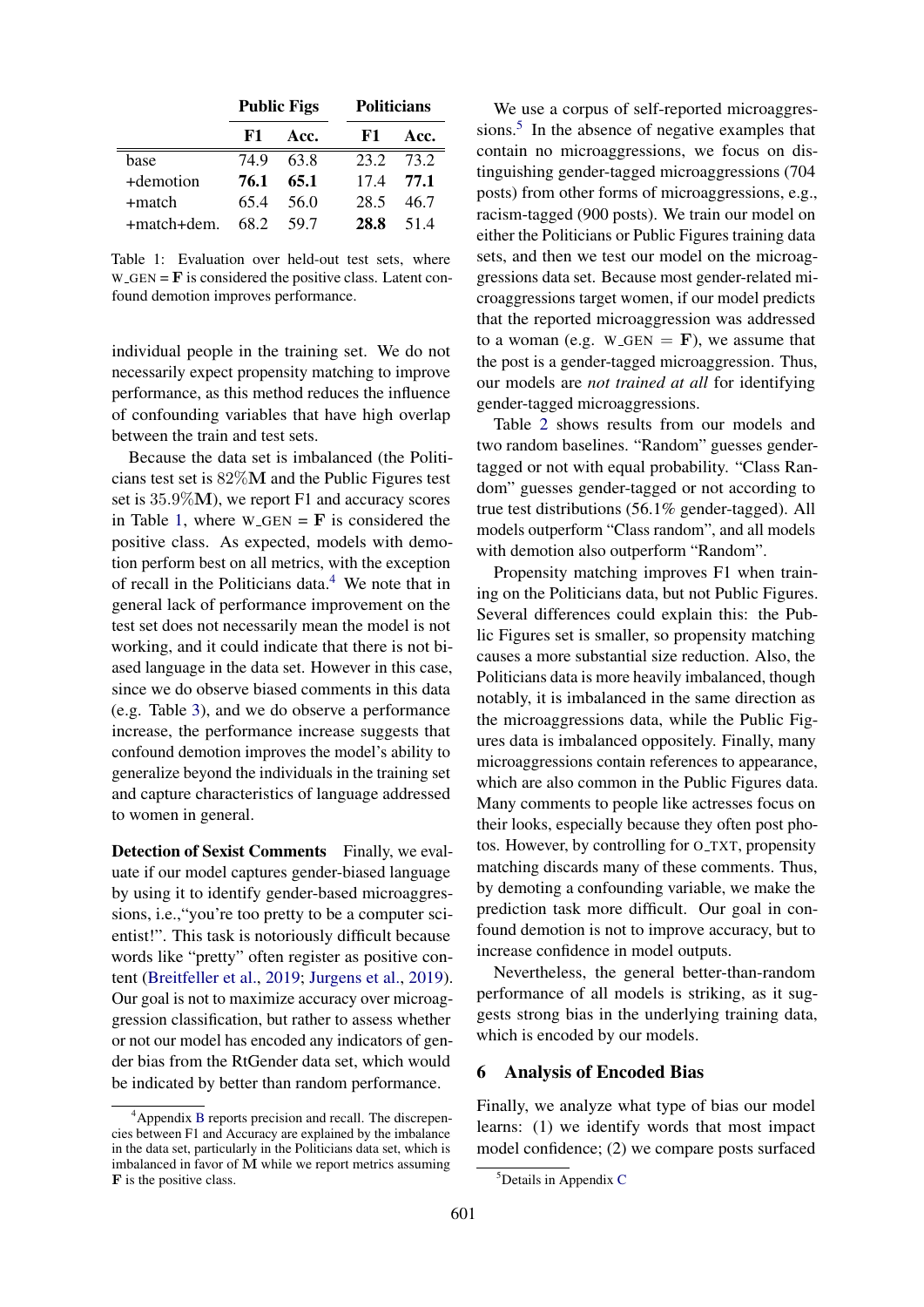<span id="page-6-0"></span>

|              | <b>Public Figs</b> |      | <b>Politicians</b> |      |
|--------------|--------------------|------|--------------------|------|
|              | F1                 | Acc. | F1                 | Acc. |
| base         | 613                | 57.3 | 48.1               | 64 2 |
| +demotion    | 62.2               | 57.9 | 53.7               | 61.5 |
| +match       | 38.9               | 55.9 | 46.9               | 50.7 |
| +match+dem.  | 50.9               | 57.0 | 56.9               | 49.9 |
| Random       | 46.0               | 49.8 |                    |      |
| Class Random | 42-1               | 48.3 |                    |      |

Table 2: Evaluation over the microaggressions data set. Despite not being trained for this task, our models achieve better-than-random performance.

<span id="page-6-4"></span>

Figure 3: Lexicon differentials between comments with a high likelihood of bias and random samples with  $W_{\text{GEN}} = W$  for Public Figures (top) and Politicians (bottom) data. In the Public Figures data, highlikelihood comments are more focused on appearance.

by our model with prior work on stereotypes; (3) we show example posts surfaced by our model. Throughout this section, we use *prediction score* to refer to the output of the final softmax layer of the prediction model, which we take as an estimate of model confidence. We generally focus on COM TXT for which our model predicts  $W_{\text{GEN}} = \mathbf{F}$  with a high prediction score. These are the posts our model identifies as likely to contain bias against women: despite the matching and demotion methods, the model still predicts  $W_{\text{-}GEN} = \mathbf{F}$  with high confidence.

Influential words We identify words that strongly influence the model's decisions by masking out words from comments in the test set and examining the impact on prediction score. For each data set, we take the 500 comments from the test set for which the model predicts  $W_CGEN = F$ with maximal prediction scores. We then generate masked posts: for every word  $w$  in the post, we

generate a version of the post that omits  $w$ . We run these masked posts through our gender-prediction model and compare the prediction scores where  $w$ is omitted and where  $w$  is not omitted, averaging across all occurrences of  $w$  in the 500 posts. We then examine the set of  $w$  words with the highest differential in prediction score - these are words that, when omitted, cause the model to less associate W GEN with F.

In the Public Figures data, the most influential words are appearance-driven and sexualized: *beautiful*, *bellissima*, *amore*, *amo*, *love*, *linda*, *sexo*. In contrast, influential words in the Politicians data are more mixed. Words include references to strength and competence, e.g., *force*, *situation*, as well as traditionally domestic terms, e.g.,  $\langle s \textit{pouse} \rangle^6$  $\langle s \textit{pouse} \rangle^6$ , *family*, *love*. When we repeat this process using the 500 highest-confidence posts from the training set instead of the test set, we find similar results. Influential words in the Public Figures training data primarily refer to appearance, while ones in the Politicians training data include terms like *DINO*. [7](#page-6-2) However, influential words from the training data also includes some correlative terms, like names of states, that we would expect the latent confound demotion to de-emphasize. While §[5](#page-4-0) suggests that our model successfully reduces the influence of confounding variables, more work is needed to eliminate them entirely.

Comparison to stereotype lexicons In order to better understand these trends, we draw from prior work on stereotype detection [\(Fast et al.,](#page-9-8) [2016\)](#page-9-8). We take the set of test comments for which our model predicts  $W_{\text{-GEN}} = \mathbf{F}$  with a high prediction score  $(≥ 0.99$  for Public Figures;  $≥ 0.95$  for Politicians). Then, we compute the difference in frequency of words from a stereotype lexicon [\(Fast et al.,](#page-9-8) [2016\)](#page-9-8) in this high-confidence prediction set with their frequency in a random sample of the same number of comments where the true value of  $W_{\text{-GEN}} = F$ .<sup>[8](#page-6-3)</sup>

Figure [3](#page-6-4) reports results, which reflect the same trends observed in the influential words. In the Public Figures data, the lexicons that overlap the most with the high-bias posts are "Beautiful", "Arrogant", and "Sexual", which suggests that bias

<span id="page-6-1"></span> $\mathfrak{f}$ " indicate overt terms substituted out. " $\langle$ spouse $\rangle$ " replaced "husband", "husbands", "wife", and "wives".

<span id="page-6-3"></span><span id="page-6-2"></span><sup>&</sup>lt;sup>7</sup>"Democrat in Name Only" a political insult

<sup>8</sup>We ignore non-English comments and lemmatize the comment text and lexicons. We randomly sample twice and average frequencies between samples. Lexicon counts are normalized by total number of words in the sample.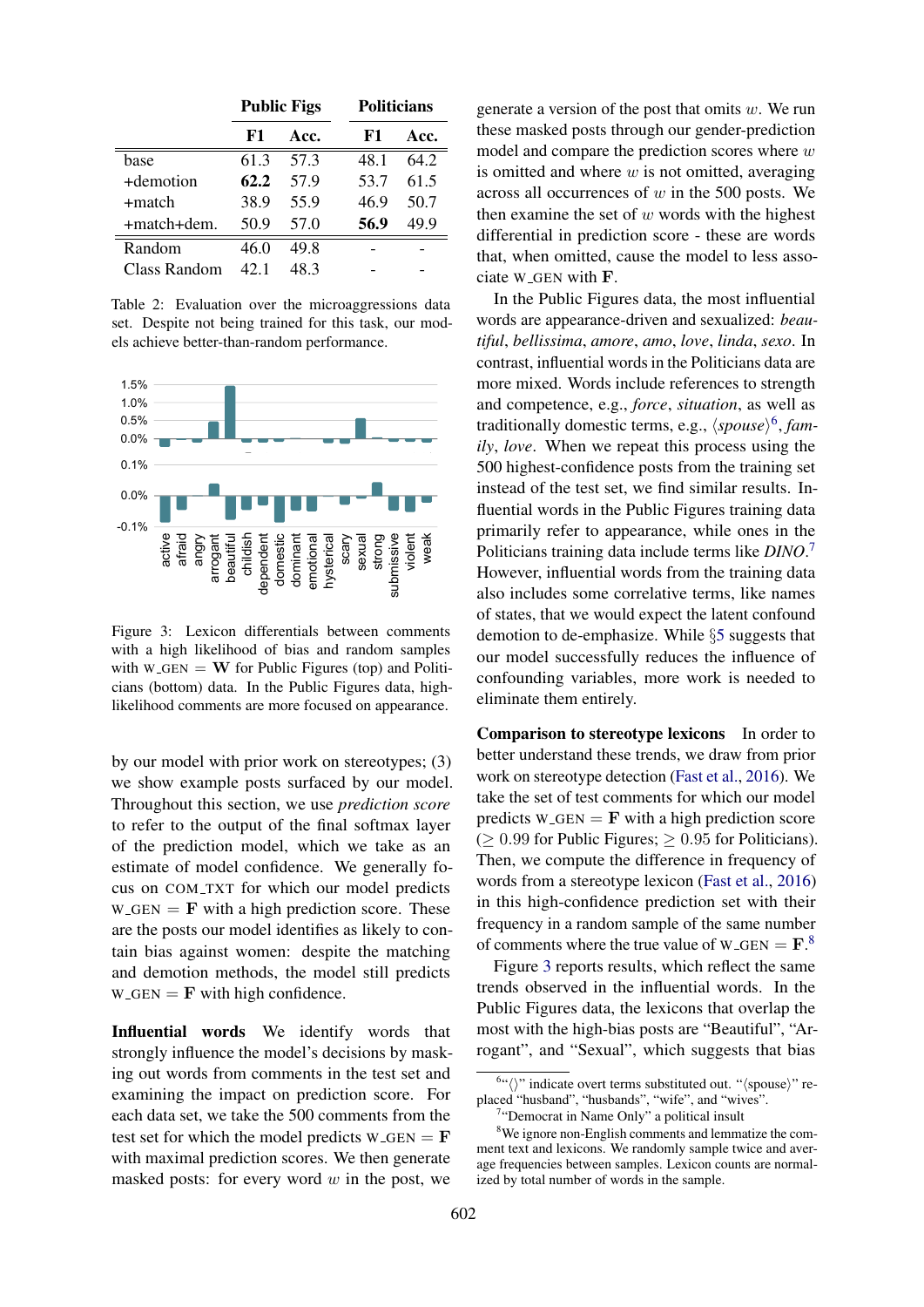<span id="page-7-0"></span>

| O_TXT   | From reintroducing my legislation to curb sexual assault on college campuses to     |
|---------|-------------------------------------------------------------------------------------|
| COM_TXT | DINO I hope another real Democrat challenges you next election                      |
| O_TXT   | Donald Trump is the President, not our rulerSpeak up! Call the White House          |
| COM_TXT | (name) Shea-Porter, I did not vote for you and have no clue why anyone should have. |
|         | You do not belong in politics                                                       |
| O_TXT   | I am wondering about the guy who actually cried over spilt milk? He must have had   |
| COM_TXT | Total tangent I know but, you're gorgeous.                                          |
| O_TXT   | Bob and I join Bill Hemmer on America's Newsroom to discuss whether or not          |
| COM_TXT | I like Bob, but you're hot, so kick (theirs) butt.                                  |

Table 3: Example comments surfaced by our model from Politicians (top) and Public Figures (bottom) data sets.

in these comments focuses on appearance and sexualization. In contrast, bias in comments directed towards politicians are less focused, and differences between the high-confidence prediction posts and the random sample are smaller. The two most prominent lexicons are "Arrogant" (primarily driven by lexicon words *special*, *proud*) and "Strong". Notably, we do not account for negation of lexicon words. A narrative of power is reflected in comments surfaced by our model: "you & Nikki Haley lost my vote on the flag issue *your both weak*". We provide more examples in Table [3.](#page-7-0)

Because the stereotype lexicons are small and scores can be dominated by a few words, we also compare LIWC scores [\(Pennebaker et al.,](#page-10-16) [2001\)](#page-10-16). While most LIWC categories are too broad to align with well-known stereotypes, results are consistent with Figure [3;](#page-6-4) for Public Figures, the highbias data scores higher than the random sample for the "Sexual" (0.32 vs. 0.10) and "Body" (0.70 vs. 0.56). For Politicians, the high-bias comments score lower than the random sample in the "Drives" (8.76 vs. 9.71), which encompasses Affiliation, Achievement, Power, Reward, and Risk focus.

The difficulty in evaluating our model against existing lexicons as well as the differences between the two data sets motivates our goal in learning to detect bias automatically. Bias can differ in different contexts, making it difficult to crowdsource through annotations or define through lexicons.

Examples Table [3](#page-7-0) shows training and test examples surfaced by our model. We identify them by selecting posts where O TXT is not strongly gendered (propensity score model described in §[3](#page-2-0) outputs a prediction score  $< 0.6$ ), but where COM\_TXT is strongly gendered ( $> 0.9$  prediction score). While posts from the Politicians data are diverse, posts from the Public Figures data focus on appearance. These comments reflect the broader trends shown

in the influential words and in Figure [3.](#page-6-4)

### 7 Related Work

Our work differs from prior work on bias detection in NLP in that we infer bias from data in an unsupervised way, whereas prior work relies on crowd-sourced annotations [\(Fast et al.,](#page-9-8) [2016;](#page-9-8) [Bolukbasi et al.,](#page-9-7) [2016;](#page-9-7) [Wang and Potts,](#page-10-5) [2019;](#page-10-5) [Sap](#page-10-6) [et al.,](#page-10-6) [2020\)](#page-10-6). This work typically focuses on specific types of bias, such as condescension [\(Wang](#page-10-5) [and Potts,](#page-10-5) [2019\)](#page-10-5) or microaggressions [\(Breitfeller](#page-9-13) [et al.,](#page-9-13) [2019\)](#page-9-13) and involves carefully constructed annotations schemes that are difficult to generalize to other data sets or types of bias. In contrast, our unsupervised approach is not limited to any particular domain and does not rely on human annotations, which can be subjective.

Less-supervised approaches focus on corpuslevel analyses, such as associations between gendered terms and occupational stereotypes [\(Wagner](#page-10-17) [et al.,](#page-10-17) [2015;](#page-10-17) [Bolukbasi et al.,](#page-9-7) [2016;](#page-9-7) [Fu et al.,](#page-9-19) [2016;](#page-9-19) [Joseph et al.,](#page-9-20) [2017;](#page-9-20) [Nakandala et al.,](#page-10-18) [2017;](#page-10-18) [Fried](#page-9-11)[man et al.,](#page-9-11) [2019;](#page-9-11) [Chaloner and Maldonado,](#page-9-12) [2019;](#page-9-12) [Hoyle et al.,](#page-9-21) [2019\)](#page-9-21). Methodologies for identifying gender-related differences in text have varied, including word-embedding similarity [\(Bolukbasi](#page-9-7) [et al.,](#page-9-7) [2016\)](#page-9-7), language model perplexity [\(Fu et al.,](#page-9-19) [2016\)](#page-9-19), and predictive words identified by logistic regression [\(Nakandala et al.,](#page-10-18) [2017\)](#page-10-18). These metrics are meaningful over a corpus-level, but are often difficult to interpret over short text spans. Additionally, none of these methods focus on controlling for confounds.

While matching is a well-established method for controlling for confounding variables in causality literature [\(Rosenbaum and Rubin,](#page-10-7) [1983,](#page-10-7) [1985;](#page-10-8) [Stu](#page-10-11)[art,](#page-10-11) [2010\)](#page-10-11), considerably less work has drawn this methodology into NLP. Most work takes one of two approaches. In the first scenario, text maybe be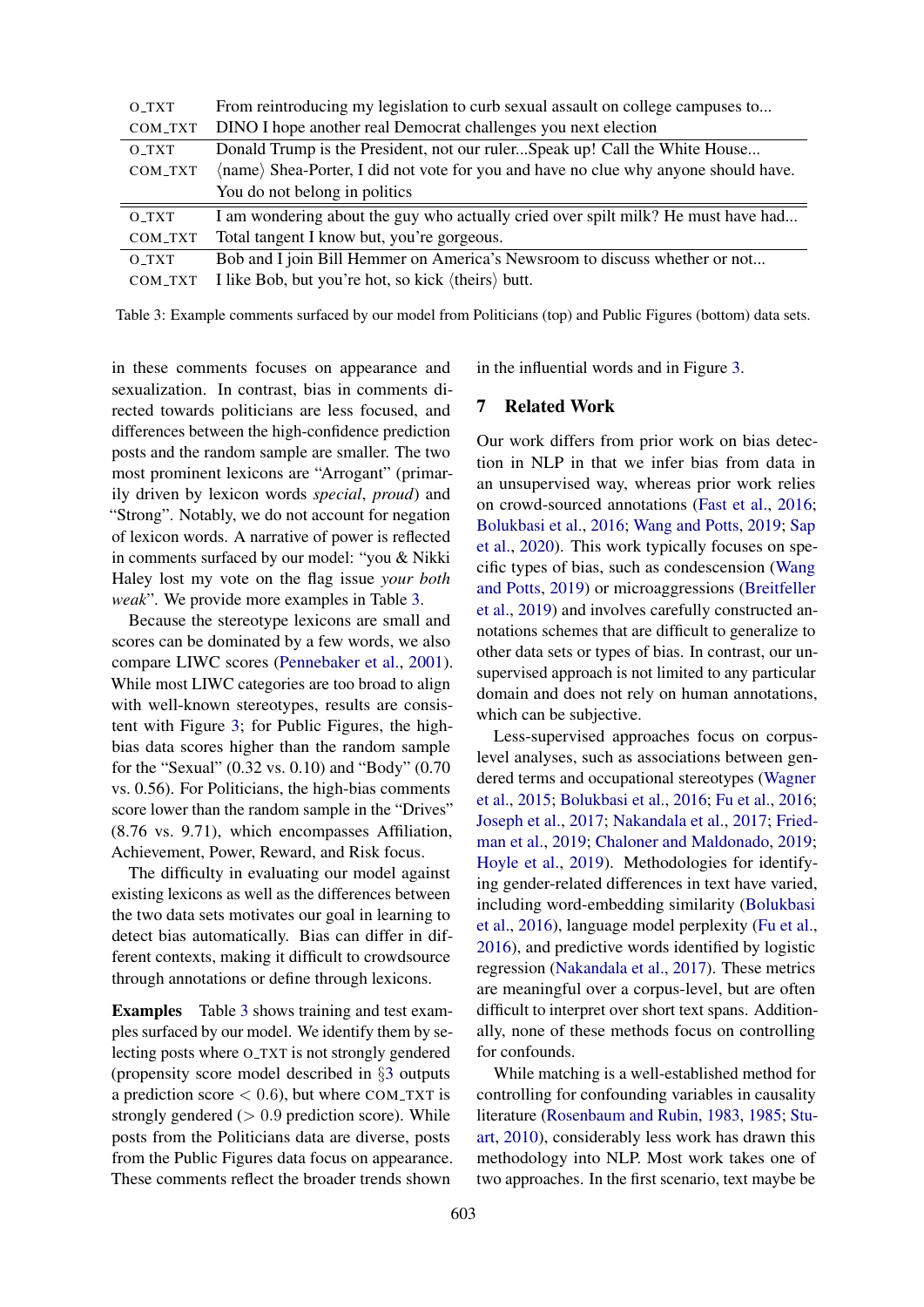a confounding variable that needs to be controlled in order to measure the effect of a non-text variable [\(Roberts et al.,](#page-10-19) [2020;](#page-10-19) [Veitch et al.,](#page-10-20) [2019\)](#page-10-20). For example, [Roberts et al.](#page-10-19) [\(2020\)](#page-10-19) examine whether or not papers written by male authors are cited more than ones by female authors, while controlling for the content of the paper. [Roberts et al.](#page-10-19) [\(2020\)](#page-10-19) also offer a specific method for matching text, which relies on the output of a topic model. In this work, we use the output of an LSTM, which is generally more appropriate for short text, does not make the simplifying BOW assumption, and scales well to large data sets.

In the second scenario, it may be desirable to control for non-text confounds before analyzing text. [Chandrasekharan et al.](#page-9-22) [\(2017\)](#page-9-22) use matching to identify similar users on Reddit before comparing the content that they post. Our work requires both of these perspectives, as the variable we control for (O TXT) and the outcome we analyze (COM TXT) are both text. [Egami et al.](#page-9-23) [\(2018\)](#page-9-23) do consider a similar setting where text is both an outcome and a confound. While their goals differ greatly from ours, our framework is generally consistent with their recommendations. [Keith et al.](#page-9-24) [\(2020\)](#page-9-24) provide a more complete overview of using text to reduce the influence of confounding variables.

### 8 Limitations and Future Work

While our work serves as an initial approach toward unsupervised detection of comment-level gender bias, we identify several limitations and areas for future work. We first focus on limitations within our proposed framework. First, while our results in §[5](#page-4-0) suggest that adversarial training does help reduce the influence of latent confounding variables, the analysis in §[6](#page-5-0) suggests that there is scope for improvement. Furthermore, while we focus on some confounds in the data, there may be additional ones that our model does not account for, such as the impact of videos, photos, or links shared with O\_TXT. Similarly, while our model uses O\_TXT for propensity matching in the training data, thus encouraging the model to encode indicators of bias, a model to classify comments as biased or unbiased should also incorporate O\_TXT when assessing test data. Additionally, we assume that all comments are directly addressed to OW, but some comments may be addressed to other commenters. Finally, our assumption that human judgements are not reliable for this task makes evaluation difficult, and this task

would benefit from the development of additional evaluation metrics.

There are additional avenues for future work beyond our proposed framework. Notably, we focus on the perspective of OW and examine what bias social media users may be exposed to, i.e. what comments men and women might expect to receive in response to their posts. We do not examine why comments addressed toward men and women may differ, whether because the same commenters write different comments to men and women, or because men and women attract comments from different types of people. This perspective would require controlling for traits of the commenter, such as gender, age, and occupation. Nevertheless, our work stands without this perspective: biased comments are harmful to the recipient, regardless of who wrote them.

# 9 Conclusions

Bias detection is useful for fostering civil communication on social media, as it allows recipients to screen out biased comments. Further, our intention is to detect implicit bias that people may not know they have - revealing these biases to social media users could proactively prevent them from posting unintentionally biased comments. Detecting and analyzing bias is a first step towards mitigating it, and we hope our work will encourage future work in this area.

#### Acknowledgements

We would like to thank reviewers and area chairs, as well as Vidhisha Balachandran, Amanda Coston, Xiaochuang Han, Sachin Kumar, Artidoro Pagnoni, Chan Young Park, and Shuly Wintner for their helpful feedback on this work. This material is based upon work supported by the NSF Graduate Research Fellowship Program under Grant No. DGE1745016, the Google PhD Fellowship program, NSF grants IIS1812327 and SES1926043, an Okawa Grant, and the Public Interest Technology University Network Grant No. NVF-PITU-Carnegie Mellon University-Subgrant-009246-2019-10-01. We would also like to thank Amazon for providing GPU credits. Any opinions, findings, and conclusions or recommendations expressed in this material are those of the authors and do not necessarily reflect the views of the NSF.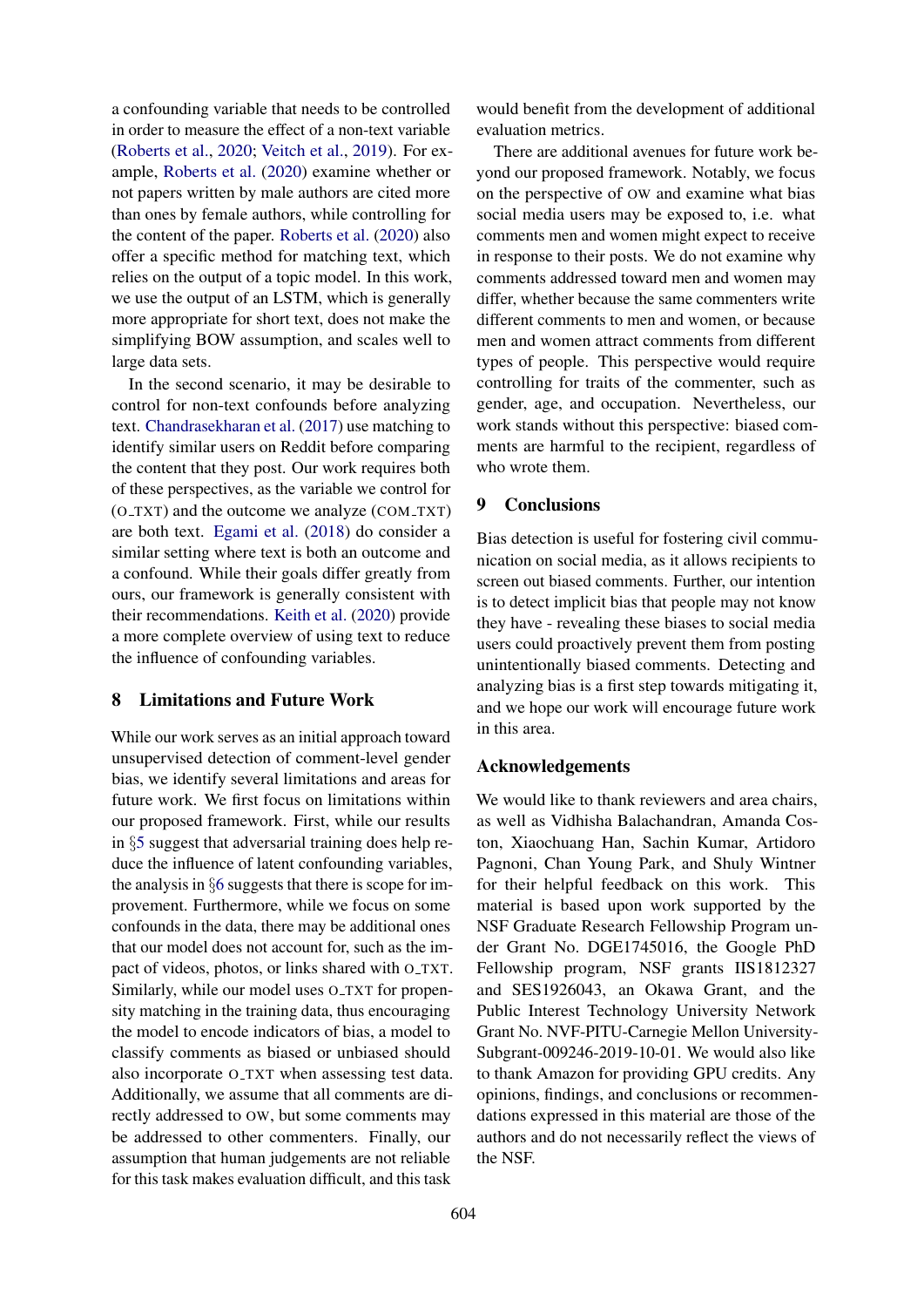#### References

- <span id="page-9-4"></span>John Bargh. 1999. [The cognitive monster: The case](https://psycnet.apa.org/record/1999-02377-017) [against the controllability of automatic stereotype ef](https://psycnet.apa.org/record/1999-02377-017)[fects.](https://psycnet.apa.org/record/1999-02377-017) *Dual-process theories in social psychology*, pages 361–382.
- <span id="page-9-3"></span>Irene V. Blair. 2002. [The malleability of automatic](https://doi.org/10.1207/S15327957PSPR0603_8) [stereotypes and prejudice.](https://doi.org/10.1207/S15327957PSPR0603_8) *Personality and Social Psychology Review*, 6(3):242–261.
- <span id="page-9-7"></span>Tolga Bolukbasi, Kai-Wei Chang, James Y Zou, Venkatesh Saligrama, and Adam T Kalai. 2016. [Man is to computer programmer as woman is to](https://dl.acm.org/doi/10.5555/3157382.3157584) [homemaker? Debiasing word embeddings.](https://dl.acm.org/doi/10.5555/3157382.3157584) In *Proc. of NeurIPS*, pages 4349–4357.
- <span id="page-9-13"></span>Luke Breitfeller, Emily Ahn, David Jurgens, and Yulia Tsvetkov. 2019. [Finding microaggressions in the](https://doi.org/10.18653/v1/D19-1176) [wild: A case for locating elusive phenomena in so](https://doi.org/10.18653/v1/D19-1176)[cial media posts.](https://doi.org/10.18653/v1/D19-1176) In *Proc. of EMNLP*, pages 1664– 1674.
- <span id="page-9-9"></span>Aylin Caliskan, Joanna J. Bryson, and Arvind Narayanan. 2017. [Semantics derived automatically](https://doi.org/10.1126/science.aal4230) [from language corpora contain human-like biases.](https://doi.org/10.1126/science.aal4230) *Science*, 356(6334):183–186.
- <span id="page-9-12"></span>Kaytlin Chaloner and Alfredo Maldonado. 2019. [Mea](https://doi.org/10.18653/v1/W19-3804)[suring gender bias in word embeddings across do](https://doi.org/10.18653/v1/W19-3804)[mains and discovering new gender bias word cate](https://doi.org/10.18653/v1/W19-3804)[gories.](https://doi.org/10.18653/v1/W19-3804) In *Proc. of ACL Workshop on Gender Bias in Natural Language Processing*, pages 25–32.
- <span id="page-9-22"></span>Eshwar Chandrasekharan, Umashanthi Pavalanathan, Anirudh Srinivasan, Adam Glynn, Jacob Eisenstein, and Eric Gilbert. 2017. [You can't stay here: The ef](https://doi.org/10.1145/3134666)[ficacy of Reddit's 2015 ban examined through hate](https://doi.org/10.1145/3134666) [speech.](https://doi.org/10.1145/3134666) In *Proc. of CSCW*, pages 1–22.
- <span id="page-9-14"></span>MeiXing Dong, David Jurgens, Carmen Banea, and Rada Mihalcea. 2019. [Perceptions of social roles](https://link.springer.com/chapter/10.1007/978-3-030-34971-4_11) [across cultures.](https://link.springer.com/chapter/10.1007/978-3-030-34971-4_11) In *Proc. of SocInfo*, pages 157–172.
- <span id="page-9-23"></span>Naoki Egami, Christian J Fong, Justin Grimmer, Margaret E Roberts, and Brandon M Stewart. 2018. [How to make causal inferences using texts.](https://arxiv.org/abs/1802.02163) *Working Paper*.
- <span id="page-9-8"></span>Ethan Fast, Tina Vachovsky, and Michael S Bernstein. 2016. [Shirtless and dangerous: Quantifying linguis](https://www.aaai.org/ocs/index.php/ICWSM/ICWSM16/paper/viewPaper/13112)[tic signals of gender bias in an online fiction writing](https://www.aaai.org/ocs/index.php/ICWSM/ICWSM16/paper/viewPaper/13112) [community.](https://www.aaai.org/ocs/index.php/ICWSM/ICWSM16/paper/viewPaper/13112) In *Proc. of ICWSM*, pages 112–120.
- <span id="page-9-11"></span>Scott Friedman, Sonja Schmer-Galunder, Anthony Chen, and Jeffrey Rye. 2019. [Relating word embed](https://doi.org/10.18653/v1/W19-3803)[ding gender biases to gender gaps: A cross-cultural](https://doi.org/10.18653/v1/W19-3803) [analysis.](https://doi.org/10.18653/v1/W19-3803) In *Proc. of ACL Workshop on Gender Bias in Natural Language Processing*, pages 18–24.
- <span id="page-9-19"></span>Liye Fu, Cristian Danescu-Niculescu-Mizil, and Lillian Lee. 2016. [Tie-breaker: using language models](https://arxiv.org/abs/1607.03895) [to quantify gender bias in sports journalism.](https://arxiv.org/abs/1607.03895) In *Proc. of IJCAI workshop on NLP meets Journalism*.
- <span id="page-9-10"></span>Nikhil Garg, Londa Schiebinger, Dan Jurafsky, and James Zou. 2018. [Word embeddings quantify 100](https://www.pnas.org/content/115/16/E3635) [years of gender and ethnic stereotypes.](https://www.pnas.org/content/115/16/E3635) *Proc. of the National Academy of Sciences*, 115(16):E3635– E3644.
- <span id="page-9-1"></span>Claudia Goldin. 1990. *Understanding the gender gap: an economic history of American women*. NBER series on long-term factors in economic development. Oxford University Press.
- <span id="page-9-17"></span>Ian Goodfellow, Jean Pouget-Abadie, Mehdi Mirza, Bing Xu, David Warde-Farley, Sherjil Ozair, Aaron Courville, and Yoshua Bengio. 2014. [Generative](https://doi.org/10.1073/pnas.1720347115) [adversarial nets.](https://doi.org/10.1073/pnas.1720347115) In *Proc. of NeurIPS*, pages 2672– 2680.
- <span id="page-9-6"></span>Anthony G Greenwald, Debbie E McGhee, and Jordan LK Schwartz. 1998. [Measuring individual dif](https://doi.org/10.1037/0022-3514.74.6.1464)[ferences in implicit cognition: the implicit associa](https://doi.org/10.1037/0022-3514.74.6.1464)[tion test.](https://doi.org/10.1037/0022-3514.74.6.1464) *Journal of personality and social psychology*, 74(6):1464.
- <span id="page-9-15"></span>Xing Sam Gu and Paul R. Rosenbaum. 1993. [Com](https://www.tandfonline.com/doi/abs/10.1080/10618600.1993.10474623)[parison of multivariate matching methods: Struc](https://www.tandfonline.com/doi/abs/10.1080/10618600.1993.10474623)[tures, distances, and algorithms.](https://www.tandfonline.com/doi/abs/10.1080/10618600.1993.10474623) *Journal of Computational and Graphical Statistics*, 2(4):405–420.
- <span id="page-9-21"></span>Alexander Miserlis Hoyle, Lawrence Wolf-Sonkin, Hanna Wallach, Isabelle Augenstein, and Ryan Cotterell. 2019. [Unsupervised discovery of gendered](https://doi.org/10.18653/v1/P19-1167) [language through latent-variable modeling.](https://doi.org/10.18653/v1/P19-1167) In *Proc. of ACL*, pages 1706–1716.
- <span id="page-9-5"></span>Thomas Huckin. 2002. Critical discourse analysis and the discourse of condescension. *Discourse studies in composition*, pages 155–176.
- <span id="page-9-20"></span>Kenneth Joseph, Wei Wei, and Kathleen M Carley. 2017. [Girls rule, boys drool: Extracting semantic](https://doi.org/10.1145/2998181.2998187) [and affective stereotypes from twitter.](https://doi.org/10.1145/2998181.2998187) In *Proc. of CSCW*.
- <span id="page-9-18"></span>David Jurgens, Libby Hemphill, and Eshwar Chandrasekharan. 2019. [A just and comprehensive strat](https://doi.org/10.18653/v1/P19-1357)[egy for using NLP to address online abuse.](https://doi.org/10.18653/v1/P19-1357) In *Proc. of ACL*, pages 3658–3666.
- <span id="page-9-2"></span>Daniel Kahneman, Stewart Paul Slovic, Paul Slovic, and Amos Tversky. 1982. *[Judgment under uncer](https://science.sciencemag.org/content/185/4157/1124)[tainty: Heuristics and biases](https://science.sciencemag.org/content/185/4157/1124)*. Cambridge University Press.
- <span id="page-9-24"></span>Katherine A. Keith, David Jensen, and Brendan O'Connor. 2020. [Text and causal inference: A](https://arxiv.org/abs/2005.00649) [review of using text to remove confounding from](https://arxiv.org/abs/2005.00649) [causal estimates.](https://arxiv.org/abs/2005.00649) In *Proc. of ACL*.
- <span id="page-9-0"></span>Nancy Krieger. 1990. [Racial and gender discrimina](https://doi.org/10.1016/0277-9536(90)90307-e)[tion: risk factors for high blood pressure?](https://doi.org/10.1016/0277-9536(90)90307-e) *Social science & medicine*, 30(12):1273–1281.
- <span id="page-9-16"></span>Sachin Kumar, Shuly Wintner, Noah A. Smith, and Yulia Tsvetkov. 2019. [Topics to avoid: Demoting](https://doi.org/10.18653/v1/D19-1425) [latent confounds in text classification.](https://doi.org/10.18653/v1/D19-1425) In *Proc. of EMNLP*, pages 4153–4163.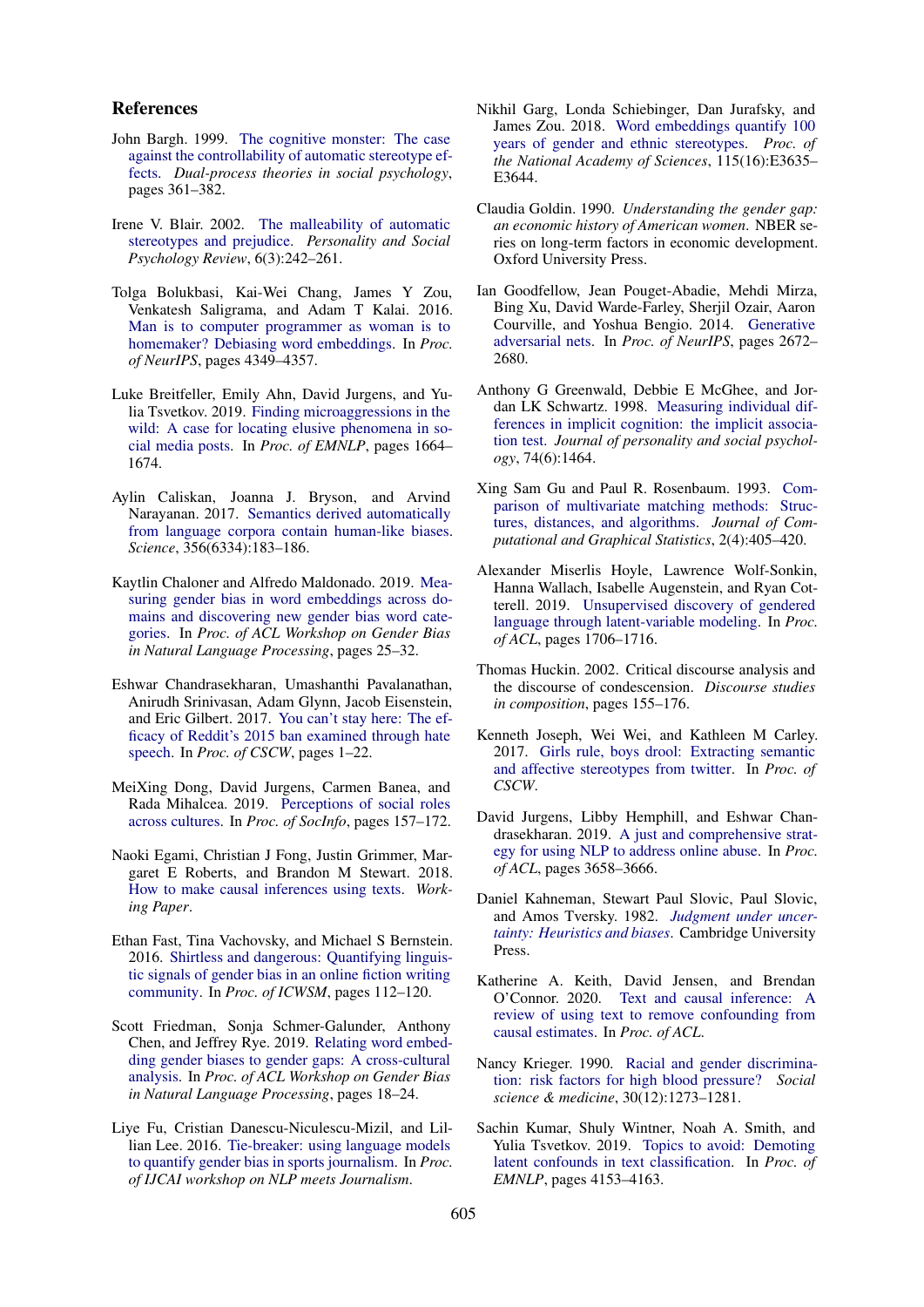- <span id="page-10-10"></span>Brian K. Lee, Justin Lessler, and Elizabeth A. Stuart. 2010. [Improving propensity score weighting using](https://doi.org/10.1002/sim.3782) [machine learning.](https://doi.org/10.1002/sim.3782) *Statistics in Medicine*, 29(3):337– 346.
- <span id="page-10-1"></span>Christine Logel, Emma C. Iserman, Paul G. Davies, Diane M. Quinn, and Steven J. Spencer. 2009. [The](https://doi.org/https://doi.org/10.1016/j.jesp.2008.07.016) [perils of double consciousness: The role of thought](https://doi.org/https://doi.org/10.1016/j.jesp.2008.07.016) [suppression in stereotype threat.](https://doi.org/https://doi.org/10.1016/j.jesp.2008.07.016) *Journal of Experimental Social Psychology*, 45(2):299 – 312.
- <span id="page-10-13"></span>Burt L Monroe, Michael P Colaresi, and Kevin M Quinn. 2008. [Fightin' words: Lexical feature se](https://doi.org/10.1093/pan/mpn018)[lection and evaluation for identifying the content of](https://doi.org/10.1093/pan/mpn018) [political conflict.](https://doi.org/10.1093/pan/mpn018) *Political Analysis*, 16(4):372–403.
- <span id="page-10-18"></span>Supun Chathuranga Nakandala, Giovanni Luca Ciampaglia, Norman Makoto Su, and Yong-Yeol Ahn. 2017. [Gendered conversation in a social](https://www.aaai.org/ocs/index.php/ICWSM/ICWSM17/paper/view/15629) game-streaming platform. In *Proc. of ICWSM*, [game-streaming platform.](https://www.aaai.org/ocs/index.php/ICWSM/ICWSM17/paper/view/15629) pages 163–171.
- <span id="page-10-16"></span>James W Pennebaker, Martha E Francis, and Roger J Booth. 2001. Linguistic inquiry and word count: Liwc 2001. *Mahway: Lawrence Erlbaum Associates*.
- <span id="page-10-19"></span>Margaret E Roberts, Brandon M Stewart, and Richard A Nielsen. 2020. Adjusting for confounding with text matching. *American Journal of Political Science (Forthcoming)*.
- <span id="page-10-12"></span>Paul R. Rosenbaum. 1988. [Sensitivity analysis](https://doi.org/https://doi.org/10.1093/biomet/75.3.577) [for matching with multiple controls.](https://doi.org/https://doi.org/10.1093/biomet/75.3.577) *Biometrika*, 75(3):577–581.
- <span id="page-10-7"></span>Paul R Rosenbaum and Donald B Rubin. 1983. [The](https://doi.org/10.1093/biomet/70.1.41) [central role of the propensity score in observational](https://doi.org/10.1093/biomet/70.1.41) [studies for causal effects.](https://doi.org/10.1093/biomet/70.1.41) *Biometrika*, 70(1):41–55.
- <span id="page-10-8"></span>Paul R. Rosenbaum and Donald B. Rubin. 1985. [Con](https://doi.org/10.1080/00031305.1985.10479383)[structing a control group using multivariate matched](https://doi.org/10.1080/00031305.1985.10479383) [sampling methods that incorporate the propensity](https://doi.org/10.1080/00031305.1985.10479383) [score.](https://doi.org/10.1080/00031305.1985.10479383) *The American Statistician*, 39(1):33–38.
- <span id="page-10-6"></span>Maarten Sap, Saadia Gabriel, Lianhui Qin, Dan Jurafsky, Noah A Smith, and Yejin Choi. 2020. Social bias frames: Reasoning about social and power implications of language. In *Proc. of ACL*.
- <span id="page-10-2"></span>Natalie Schluter. 2018. [The glass ceiling in NLP.](https://doi.org/10.18653/v1/D18-1301) In *Proc. of EMNLP*, pages 2793–2798.
- <span id="page-10-0"></span>Claude M Steele and Joshua Aronson. 1995. [Stereo](https://doi.org/10.1037//0022-3514.69.5.797)[type threat and the intellectual test performance of](https://doi.org/10.1037//0022-3514.69.5.797) [african americans.](https://doi.org/10.1037//0022-3514.69.5.797) *Journal of personality and social psychology*, 69(5):797.
- <span id="page-10-11"></span>Elizabeth Stuart. 2010. [Matching methods for causal](https://doi.org/10.1214/09-STS313) [inference: A review and a look forward.](https://doi.org/10.1214/09-STS313) *Stat Sci*, 25(1):1–21.
- <span id="page-10-3"></span>Derald Wing Sue. 2010. *Microaggressions in everyday life: Race, gender, and sexual orientation*. John Wiley & Sons.
- <span id="page-10-4"></span>Tony Sun, Andrew Gaut, Shirlyn Tang, Yuxin Huang, Mai ElSherief, Jieyu Zhao, Diba Mirza, Elizabeth Belding, Kai-Wei Chang, and William Yang Wang. 2019. [Mitigating gender bias in natural language](https://doi.org/10.18653/v1/P19-1159) [processing: Literature review.](https://doi.org/10.18653/v1/P19-1159) In *Proc. of ACL*, pages 1630–1640.
- <span id="page-10-20"></span>Victor Veitch, Dhanya Sridhar, and David M Blei. 2019. [Using text embeddings for causal inference.](https://arxiv.org/abs/1905.12741) *arXiv preprint arXiv:1905.12741*.
- <span id="page-10-15"></span>Rob Voigt, David Jurgens, Vinodkumar Prabhakaran, Dan Jurafsky, and Yulia Tsvetkov. 2018. [RtGender:](https://www.aclweb.org/anthology/L18-1445) [A corpus for studying differential responses to gen](https://www.aclweb.org/anthology/L18-1445)[der.](https://www.aclweb.org/anthology/L18-1445) In *Proc. of LREC*.
- <span id="page-10-17"></span>Claudia Wagner, David Garcia, Mohsen Jadidi, and Markus Strohmaier. 2015. [It's a man's Wikipedia?](https://www.aaai.org/ocs/index.php/ICWSM/ICWSM15/paper/view/10585) [assessing gender inequality in an online encyclope](https://www.aaai.org/ocs/index.php/ICWSM/ICWSM15/paper/view/10585)[dia.](https://www.aaai.org/ocs/index.php/ICWSM/ICWSM15/paper/view/10585) In *Proc. of ICWSM*.
- <span id="page-10-5"></span>Zijian Wang and Christopher Potts. 2019. [TalkDown:](https://doi.org/10.18653/v1/D19-1385) [A corpus for condescension detection in context.](https://doi.org/10.18653/v1/D19-1385) In *Proc. of EMNLP*, pages 3711–3719.
- <span id="page-10-9"></span>Funk MJ Westreich D, Lessler J. 2010. [Propensity](https://doi.org/10.1016/j.jclinepi.2009.11.020) [score estimation: neural networks, support vec](https://doi.org/10.1016/j.jclinepi.2009.11.020)[tor machines, decision trees \(CART\), and meta](https://doi.org/10.1016/j.jclinepi.2009.11.020)[classifiers as alternatives to logistic regression.](https://doi.org/10.1016/j.jclinepi.2009.11.020) *J Clin Epidemiol*, 63(8):826–833.
- <span id="page-10-14"></span>Jieyu Zhao, Tianlu Wang, Mark Yatskar, Vicente Ordonez, and Kai-Wei Chang. 2018. [Gender bias in](https://doi.org/10.18653/v1/N18-2003) [coreference resolution: Evaluation and debiasing](https://doi.org/10.18653/v1/N18-2003) [methods.](https://doi.org/10.18653/v1/N18-2003) In *Proc. of NAACL*, pages 15–20.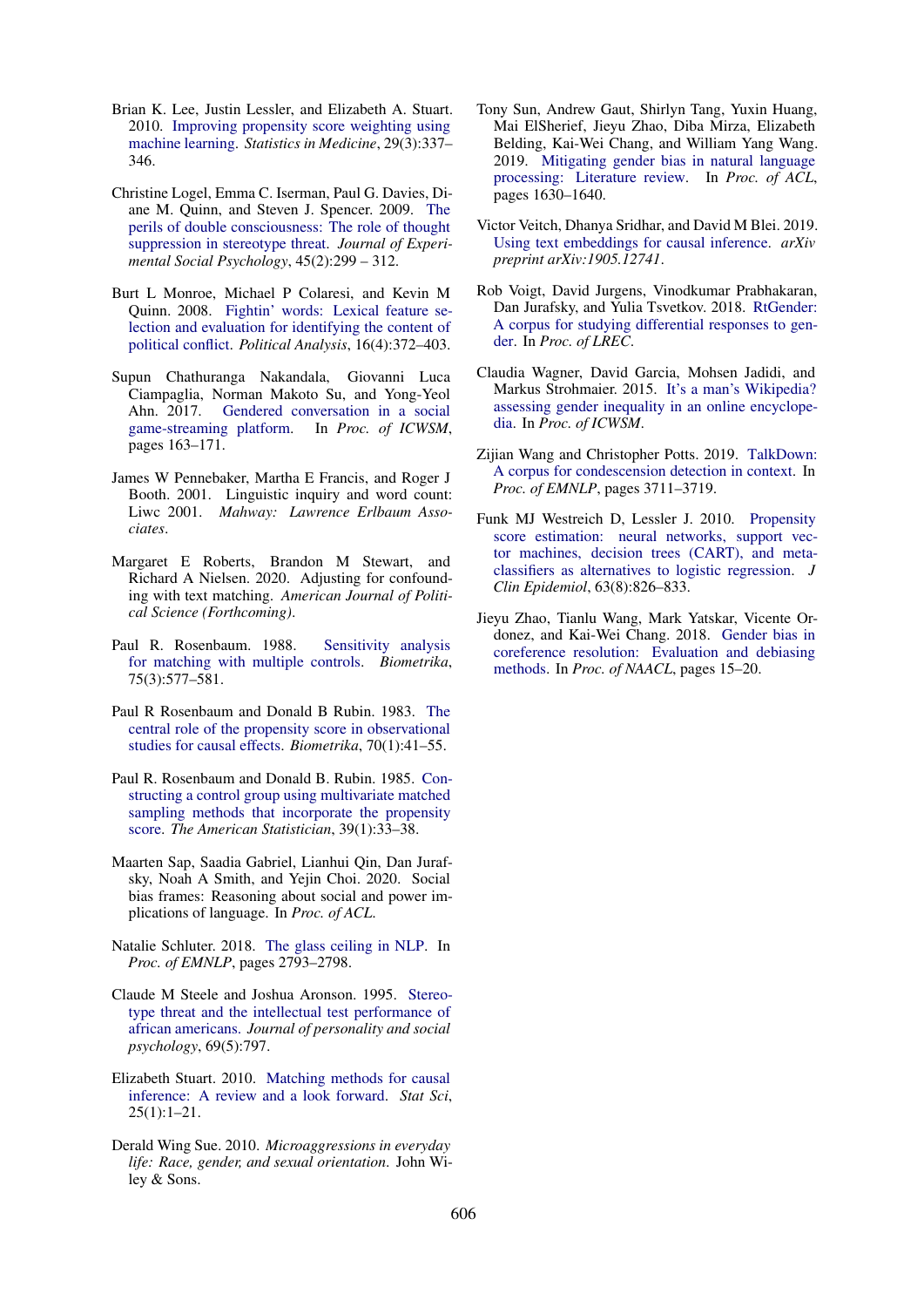<span id="page-11-3"></span>

|                    | Politicians | Pub. Figures |
|--------------------|-------------|--------------|
| Raw train size     | 6.9M        | 4.2M         |
| Test/Dev size      | 2.3M/2.5M   | 1.9M/0.55M   |
| $\%$ M in train    | 71.3%       | 33.9%        |
| Matched train size | 256K        | 77 K         |
| Raw dem. dim.      | 240         | 63           |
| Matched dem. dim.  | 239         |              |

# <span id="page-11-0"></span>A Data and Model Implementation **Details**

Table 4: Data Statistics. "Matched train size" refers to the size of the training set after propensity matching, and "dem. dim." refers to the size of the latent confound vector that is demoted during training.

All data is lowercased and tokenized, and we discard data points with fewer than 4 tokens. Table [4](#page-11-3) reports details of our data set after preprocessing.

For the primary prediction models, we use the same architectures as [Kumar et al.](#page-9-16) [\(2019\)](#page-9-16), including training multiple (2) adversaries. We perform minimal hyper-parameter tuning, primarily using the same parameters as [Kumar et al.](#page-9-16) [\(2019\)](#page-9-16), with the exception of the learning rate, which we changed slightly to decrease fluctuations in validation accuracy, and the number of training epochs for each phase of the model, which we increased or decreased as needed based on how long the validation accuracy improved for. These changes were determined by manual tuning over  $< 10$  trials. For the propensity score model, we use a learning rate of 1e-3. For all other models we use a learning rate of 1e-4. For the models without confound demotion, we train for 5 epochs. For the models with confound demotion, we train the classifier for 3 epochs, the adversary for 10 epochs, and we repeat the alternating cycle for 3 epochs. For all models, we choose the best model as measured by W GEN classification accuracy over the validation set. Each model was trained using 1 GPU. The models without latent confound demotion and the propensity score estimation model have 4.2M parameters each. The adversary in the latent confound demotion models adds an additional 61.7K parameters to the Politicians model and 16.2K parameters to the Public Figures model.

#### <span id="page-11-1"></span>B Additional Evaluation Metrics

Table [5](#page-11-4) provides the same results as Table [1,](#page-5-1) with the addition of precision and recall scores. Table [6](#page-11-5) shows results for the same experiments as Table [5,](#page-11-4) but provides metrics over the validation sets instead of the test sets. Table [7](#page-12-0) extends Table [2](#page-6-0) by additionally showing precision and recall scores.

<span id="page-11-4"></span>

|                        | Prec. | Rec. | F1   | Acc. |
|------------------------|-------|------|------|------|
| <b>Public Figures</b>  |       |      |      |      |
| base                   | 67.3  | 84.5 | 74 9 | 63.8 |
| +demotion              | 67.8  | 86.7 | 76.1 | 65.1 |
| $+$ match              | 65.9  | 65.0 | 65.4 | 56.0 |
| $+$ match $+$ demotion | 69.0  | 67.5 | 68.2 | 59.7 |
| <b>Politicians</b>     |       |      |      |      |
| base                   | 24.0  | 22.4 | 23.2 | 73.2 |
| +demotion              | 24.8  | 13.4 | 174  | 77.1 |
| +match                 | 18.8  | 58.8 | 28.5 | 46.7 |
| $+$ match $+$ demotion | 19.5  | 54.4 | 28.8 | 514  |

Table 5: Evaluation over held-out test sets, where  $W_GEN = \mathbf{F}$  is considered the positive class, extending Table [1](#page-5-1) by showing precision and recall.

<span id="page-11-5"></span>

|                       | Prec. | Rec. | F1   | Acc. |
|-----------------------|-------|------|------|------|
| <b>Public Figures</b> |       |      |      |      |
| hase                  | 61.4  | 76.8 | 68.3 | 57.6 |
| +demotion             | 61.6  | 79.5 | 69.4 | 58.5 |
| +match                | 61.0  | 61.2 | 61.1 | 53.8 |
| +match+demotion       | 64.1  | 55.6 | 59.5 | 55.2 |
| <b>Politicians</b>    |       |      |      |      |
| base                  | 24.0  | 20.1 | 21.9 | 68.5 |
| +demotion             | 26.3  | 13.0 | 17.4 | 72.9 |
| $+$ match             | 21.6  | 55.9 | 31.2 | 45.9 |
| +match+demotion       | 22 S  | 53.3 | 31.9 | 50.2 |

Table 6: Evaluation over validation sets, where W\_GEN  $=$  **F** is considered the positive class, provided for reproducibility.

### <span id="page-11-2"></span>C Microaggressions Data Set

The dataset of microagressions is taken from [Bre](#page-9-13)[itfeller et al.](#page-9-13) [\(2019\)](#page-9-13), who collected the corpus from <www.microaggressions.com>. On this website, posters describe a microaggression that they experienced. They can using quotes, transcripts, or narrative text to describe the experience, and these posts are tagged with type of bias expressed, such as "gender", "ableism", "race", etc. We discard all posts that contain only narrative text, since it is not 2nd person perspective and thus very different than our training data, which leaves 1,604 posts for analysis.